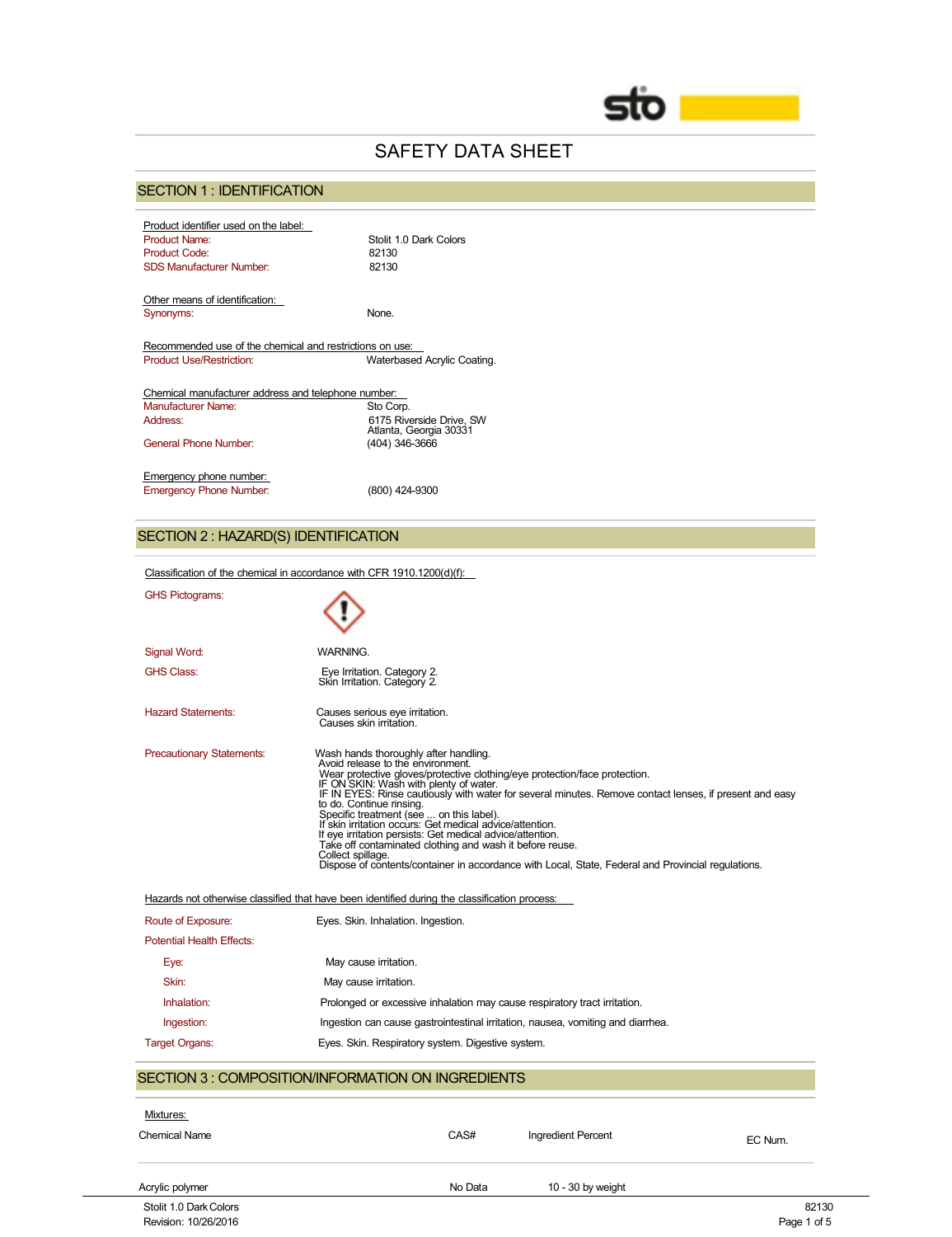| Barium sulfate             | 7727-43-7  | 5 - 10 by weight    | 231-784-4 |
|----------------------------|------------|---------------------|-----------|
| Calcium carbonate          | 1317-65-3  | 30 - 60 by weight   | 215-279-6 |
| Crystaline silica (Quartz) | 14808-60-7 | 1 - 5 by weight     | 238-878-4 |
| Perlite                    | 93763-70-3 | 1 - 5 by weight     |           |
| Water                      | 7732-18-5  | $10 - 30$ by weight | 231-791-2 |

## SECTION 4 : FIRST AID MEASURES

| Description of necessary measures: |                                                                                                                                                                                          |
|------------------------------------|------------------------------------------------------------------------------------------------------------------------------------------------------------------------------------------|
| Eye Contact:                       | Immediately flush eyes with plenty of water for at least 15 to 20 minutes. Ensure adequate flushing of the eyes by separating the eyelids with fingers. Get immediate medical attention. |
| <b>Skin Contact:</b>               | Immediately wash skin with plenty of soap and water for 15 to 20 minutes, while removing<br>contaminated clothing and shoes. Get medical attention if irritation develops or persists.   |
| Inhalation:                        | If inhaled, remove to fresh air. If not breathing, give artificial respiration or give oxygen by trained<br>personnel. Seek immediate medical attention.                                 |
| Ingestion:                         | If swallowed, do NOT induce vomiting. Call a physician or poison control center immediately. Never give<br>anything by mouth to an unconscious person.                                   |

# Most important symptoms/effects, acute and delayed:

Other First Aid: First Responders should provide for their own safety prior to rendering assistance.

## SECTION 5 : FIRE FIGHTING MEASURES

#### Suitable and unsuitable extinguishing media:

| Suitable Extinguishing Media: | Use dry chemical or foam when fighting fires involving this material. Water mist may be used to cool<br>closed containers. |
|-------------------------------|----------------------------------------------------------------------------------------------------------------------------|
| Unusual Fire Hazards:         | Material may spatter above 100 °C/212 °F.                                                                                  |

#### Special protective equipment and precautions for fire-fighters:

| <b>Protective Equipment:</b>       | and full protective gear.   | As in any fire, wear Self-Contained Breathing Apparatus (SCBA), MSHA/NIOSH (approved or equivalent)                                                                                                      |  |
|------------------------------------|-----------------------------|----------------------------------------------------------------------------------------------------------------------------------------------------------------------------------------------------------|--|
| <b>Fire Fighting Instructions:</b> | contain fire run-off water. | Evacuate area of unprotected personnel. Use cold water spray to cool fire exposed containers to<br>minimize risk of rupture. Do not enter confined fire space without full protective gear. If possible, |  |
| <b>NFPA Ratings:</b>               |                             | <b>PA Health:</b>                                                                                                                                                                                        |  |
| NFPA Flammability:                 |                             |                                                                                                                                                                                                          |  |
| <b>NFPA Reactivity:</b>            |                             |                                                                                                                                                                                                          |  |

## SECTION 6 : ACCIDENTAL RELEASE MEASURES

| Personal precautions, protective equipment and emergency procedures: |                                                                                                                                                                                                                         |  |
|----------------------------------------------------------------------|-------------------------------------------------------------------------------------------------------------------------------------------------------------------------------------------------------------------------|--|
| <b>Personal Precautions:</b>                                         | Evacuate area and keep unnecessary and unprotected personnel from entering the spill area.                                                                                                                              |  |
| Environmental precautions:                                           |                                                                                                                                                                                                                         |  |
| <b>Environmental Precautions:</b>                                    | Avoid runoff into storm sewers, ditches, and waterways.                                                                                                                                                                 |  |
| Methods and materials for containment and cleaning up:               |                                                                                                                                                                                                                         |  |
| Methods for containment:                                             | Contain spills with an inert absorbent material such as soil, sand or oil dry.                                                                                                                                          |  |
| Methods for cleanup:                                                 | Absorb spill with inert material (e.g., dry sand or earth), then place in a chemical waste container.<br>Provide ventilation. Clean up spills immediately observing precautions in the protective equipment<br>section. |  |

# SECTION 7 : HANDLING and STORAGE

### Precautions for safe handling:

Handling: Vse with adequate ventilation. Avoid breathing vapor, aerosol or mist.

Hygiene Practices: Wash thoroughly after handling.

Conditions for safe storage, including any incompatibilities: